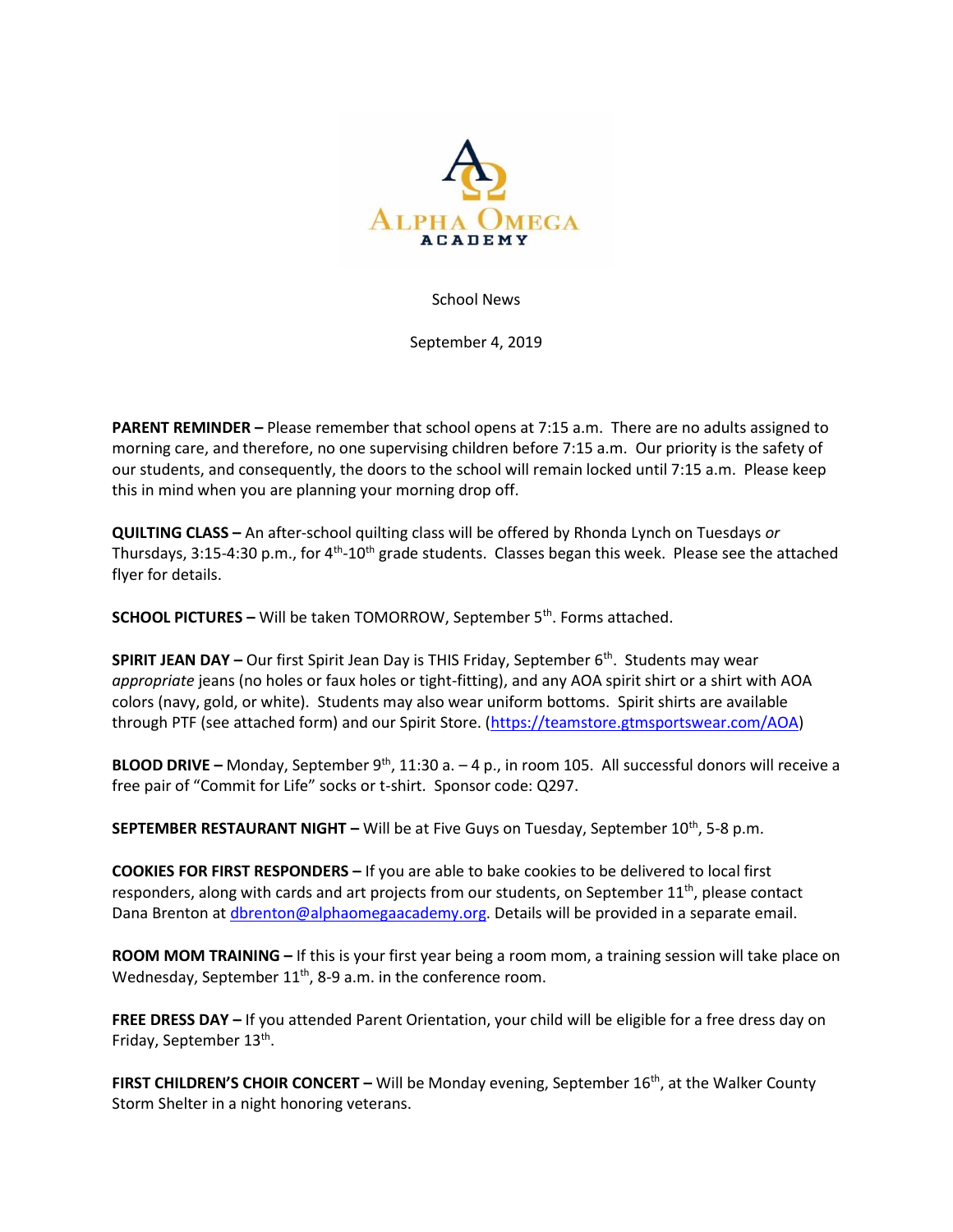**AOA PRAYER NIGHT (NOTE DATE CHANGE) –** The September 5th prayer night *has been rescheduled* for September 17<sup>th</sup>, 5:45-6:30 p.m.

**YEARBOOK DEADLINES** – Senior dedications must be purchased by September 20<sup>th</sup>. The deadline to purchase business ads has been extended to October 7<sup>th</sup>. Pre-K – 11<sup>th</sup> grade student dedications and sponsor pages will be sold at a later date.

**5 TH GRADE RETREAT –** September 26-27 @ Forest Glen. More information coming soon.

**LUNCH MENU IS OPEN –** Ordering is now available for the first semester.

**YEARBOOK PICTURE APP –** If you have pictures from field trips or other school events that you'd like to share with the yearbook staff, please download the Balfour Image Share app (see below) and use "011740" for the project code and "lions" for the password.



**ATHLETIC WEBSITE –** All of AOA's athletic information and sports schedules can be found on our website homepage under the "Student Life" drop down menu. Select "Athletics."

**SPORTS TICKET PRICES –** Our AOA families and students may purchase game tickets in the front office up to 3 p.m. of game day. Prices are \$3 for adults and FREE for students. After 3 p.m. tickets must be purchased at the gate. The gate/event prices are \$5 for adults and \$3 for students. Football and volleyball passes (High School only) may be purchased in the front office for \$35.

**LUNCH VOLUNTEERS –** Please remember that we need parent and/or grandparent volunteers each day to help serve lunch. If you, your spouse, or your parents serve a minimum of twice per semester, your child(ren) will receive a free dress day at the end of the semester. To sign up, please go to [https://signup.com/go/WWsCPuV.](https://signup.com/go/WWsCPuV)

## **UPCOMING EVENTS:**

- September 5 School pictures
- September 6 Spirit Jean Day
- September 9 Blood drive
- September 10 Restaurant Night at Five Guys
- September 11 New room mom training